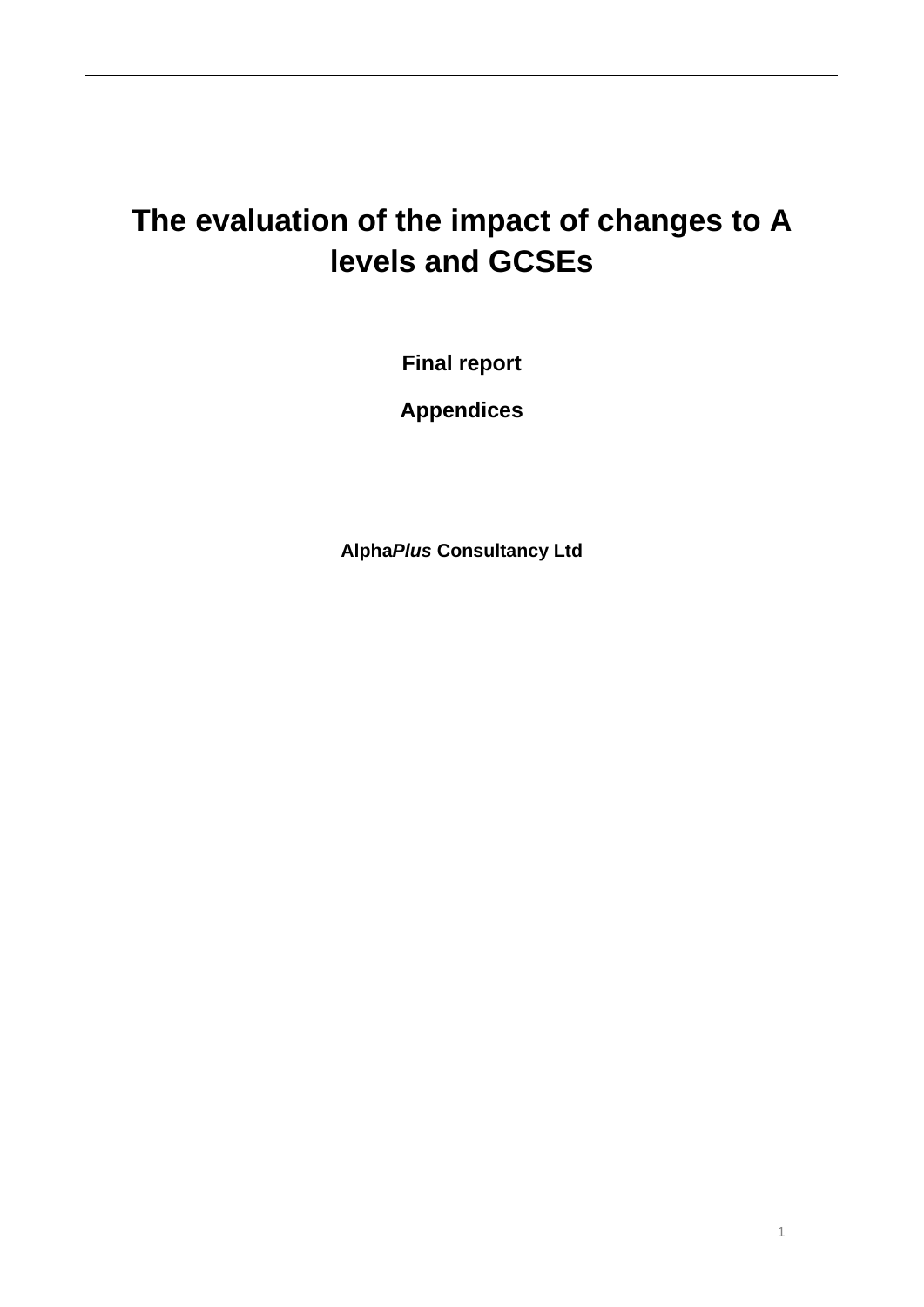## **Table of contents**

| 1            |                                                                                                     |  |
|--------------|-----------------------------------------------------------------------------------------------------|--|
| $\mathbf{2}$ |                                                                                                     |  |
|              | 2.1                                                                                                 |  |
|              | 2.1.1<br>2.1.2                                                                                      |  |
|              | 2.2                                                                                                 |  |
| 3            |                                                                                                     |  |
|              | 3.1<br>3.1.1                                                                                        |  |
|              | 3.2                                                                                                 |  |
|              | Attainment in English and mathematics (legacy qualifications) 17<br>3.2.1                           |  |
|              | 3.2.2                                                                                               |  |
|              | <b>Table of tables</b>                                                                              |  |
|              | Table 1: Breakdown of the characteristics of centres involved in the third round of data collection |  |
|              |                                                                                                     |  |
|              |                                                                                                     |  |
|              |                                                                                                     |  |
|              | <b>Table of figures</b>                                                                             |  |
|              |                                                                                                     |  |
|              |                                                                                                     |  |
|              |                                                                                                     |  |
|              |                                                                                                     |  |
|              |                                                                                                     |  |
|              |                                                                                                     |  |
|              |                                                                                                     |  |
|              |                                                                                                     |  |
|              |                                                                                                     |  |
|              |                                                                                                     |  |
|              |                                                                                                     |  |
|              |                                                                                                     |  |
|              |                                                                                                     |  |
|              |                                                                                                     |  |
|              |                                                                                                     |  |
|              |                                                                                                     |  |
|              |                                                                                                     |  |
|              |                                                                                                     |  |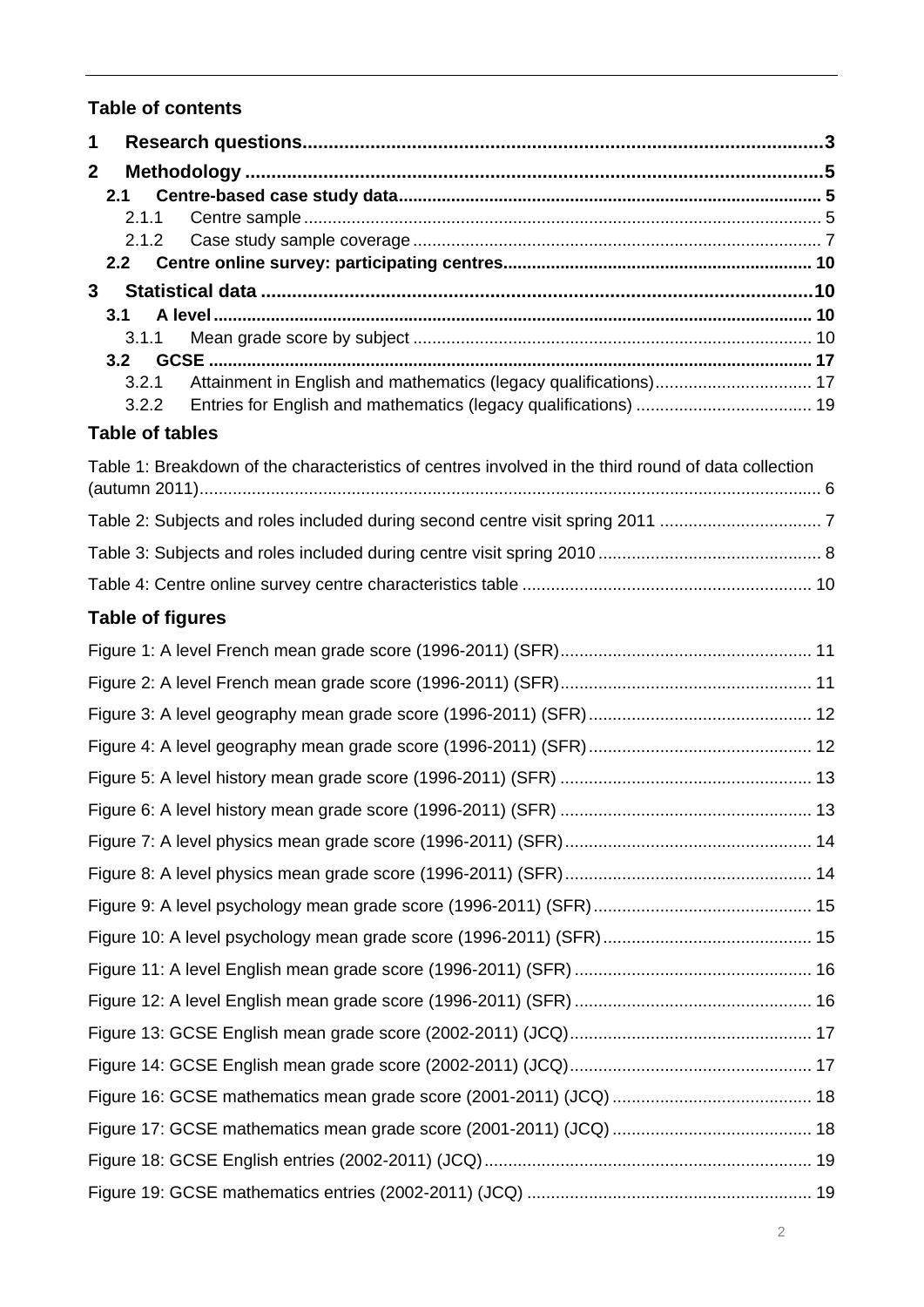## <span id="page-2-0"></span>**1 Research questions**

### **Revised focus and approved research questions**

**Overall focus:** To what extent have the changes to A levels and GCSEs impacted on teaching and learning and on the management of assessment?

Theme 1: Stakeholders' perceptions of the new GCSEs and A levels

Theme 2: The impact of the changes on teaching and learning

Theme 3: The impact of the changes on centre behaviours and management of change (including assessment)

### **Theme 1: Stakeholders' perceptions of the new GCSEs and A levels**

- 1.1 What are stakeholders' attitudes to, and understanding of, changes to A levels and GCSEs and perceptions of the impact of the changes in terms of
	- depth and breadth of subject specific skills and knowledge developed
	- generic skills development
	- preparation for progression?
- 1.2 To what extent are there potential or actual barriers as a result of the new specifications and assessments as perceived by stakeholders in terms of:
	- implementation of the qualifications at centre level
	- challenges for development and design for awarding organisations
	- issues relating to the status of the qualifications?

### **Theme 2: The impact of changes on teaching and learning**

- 2.1 To what extent are the new specifications and assessments bringing about changes to teaching and learning, which encourage:
	- the development of depth and breadth of subject specific skills and knowledge
	- opportunities for higher-level generic skills development e.g. synoptic learning/ higher-level thinking skills/ level of conceptualisation etc
	- increased participation and engagement with the subject
	- improved preparation for progression in the subject or related subjects, or for work
	- improved attainment: in terms of improved grades, stretch and challenge?
- 2.2 To what extent has there been an impact on time needed for teaching and learning in terms of:
	- impact of changes to content and skills development required
	- impact of amount and type of assessment on teaching and learning time
	- change to amount of self-directed study by students?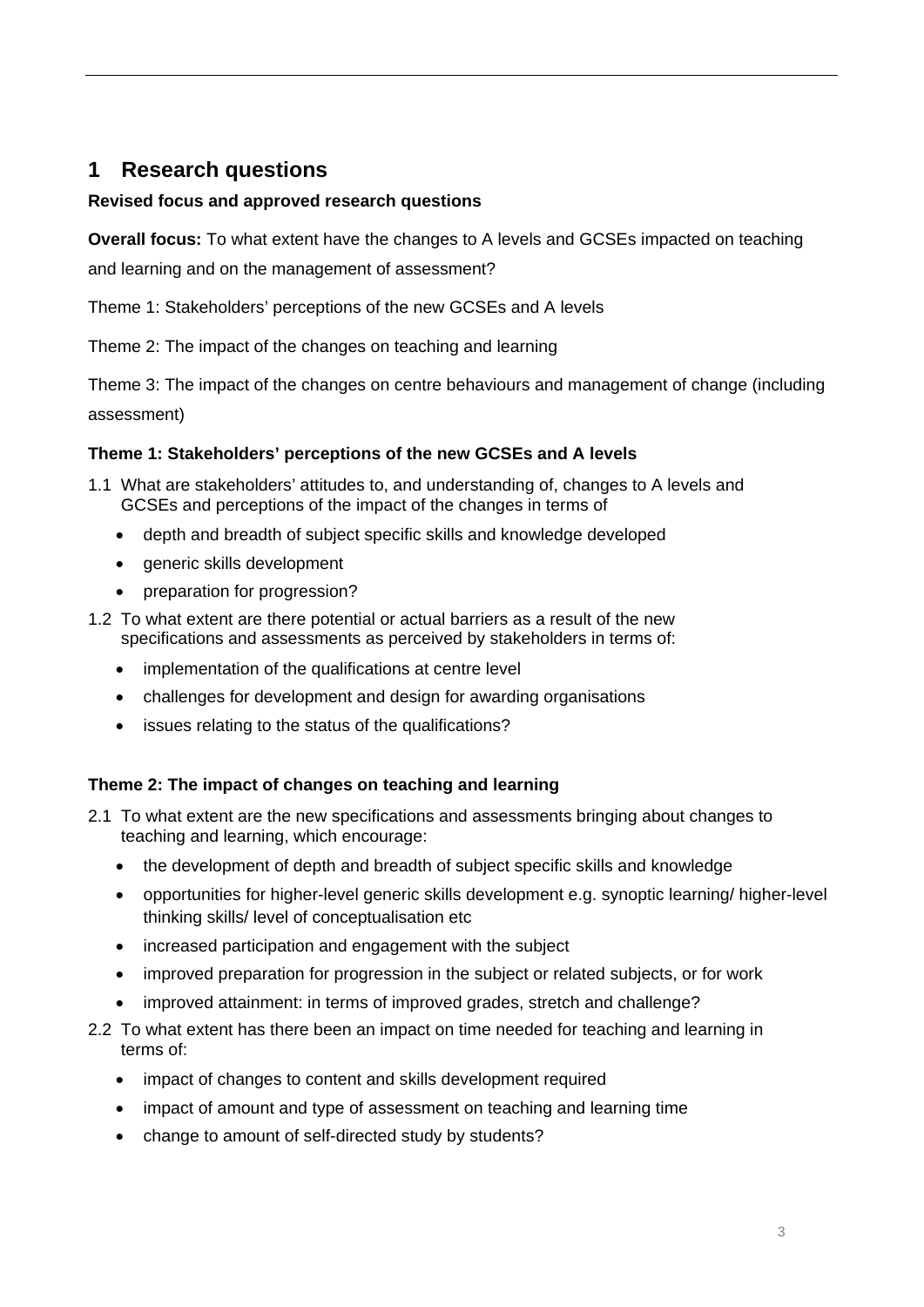## **Theme 3: The impact of changes on centre behaviours and management of change (including assessment)**

- 3.1 What is influencing centre choice of specification e.g. unitised or linear, choice of awarding organisation in terms of:
	- benefits/ challenges perceived by particular centre contexts
	- appropriateness for specific student cohorts or just particular groups
	- overall curriculum choice
	- timing and frequency of assessments
	- patterns of candidate entry?
- 3.2 To what extent has there been any additional management and resource burden for centres in terms of:
	- introduction of controlled assessment to replace coursework (GCSE)?
	- reduction in coursework and introduction of controlled coursework in some subjects (A level)?
	- impact on amount of teaching time
	- the number and frequency of resits
	- staff development required.
- 3.3 What has been the impact of changes on staff workload at centres?
	- What is the impact on teachers' lesson preparation time?
	- What is the impact on preparation time for assessment for teachers and learners?
	- What is the impact on workload for exams officers and senior leadership teams (SLTs).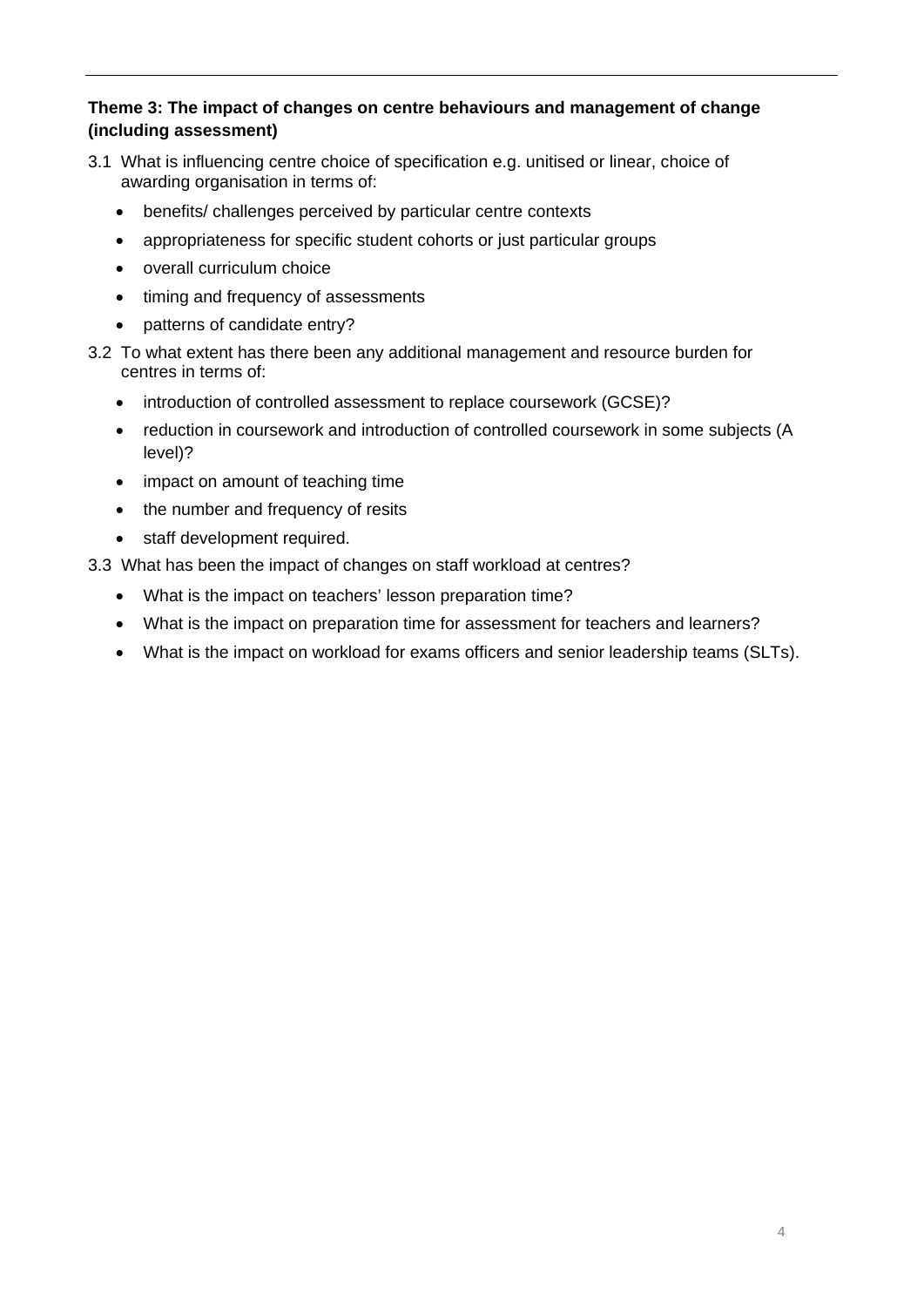# <span id="page-4-0"></span>**2 Methodology**

## **2.1 Centre-based case study data**

## **2.1.1 Centre sample**

A stratified random sample of 25 schools was initially identified by QCDA using EduBase, proportionate to the relative numbers in the population as a whole. The strata used were:

- type of centre by region
- phase of education
- school size
- urban/ rural.

Schools that already had a heavy project burden were filtered out prior to sampling. The combination for the search criteria meant that to get a small enough random sample, post-16 education and independent schools were initially excluded.

A further search, with the age criteria filter removed, identified a much larger sample of providers but did include middle schools and a wide range of post-16 education centres. This sample was used to select a purposive sample from the sixth form colleges and independent schools, identifying one each of urban/rural schools and looking to balance the regional split within which the North East with only one centre appeared proportionally under-represented.

After initial contact, further centres were invited to take part to rebalance the stratification and to ensure that selected centres were most likely to give the depth of data required for the subjects covered e.g. inclusion of a language academy with particular expertise in teaching and learning modern foreign languages. A final sample of 15 centres was identified for the first round of data collection.

Two centres were unable to accommodate the evaluation team for the second round of data collection (centres 3 and 4). The centres were replaced by a Further Education (FE) college and a secondary school. [Table 1](#page-5-1) below gives a breakdown of case study centre characteristics for the 2011 round of data collection.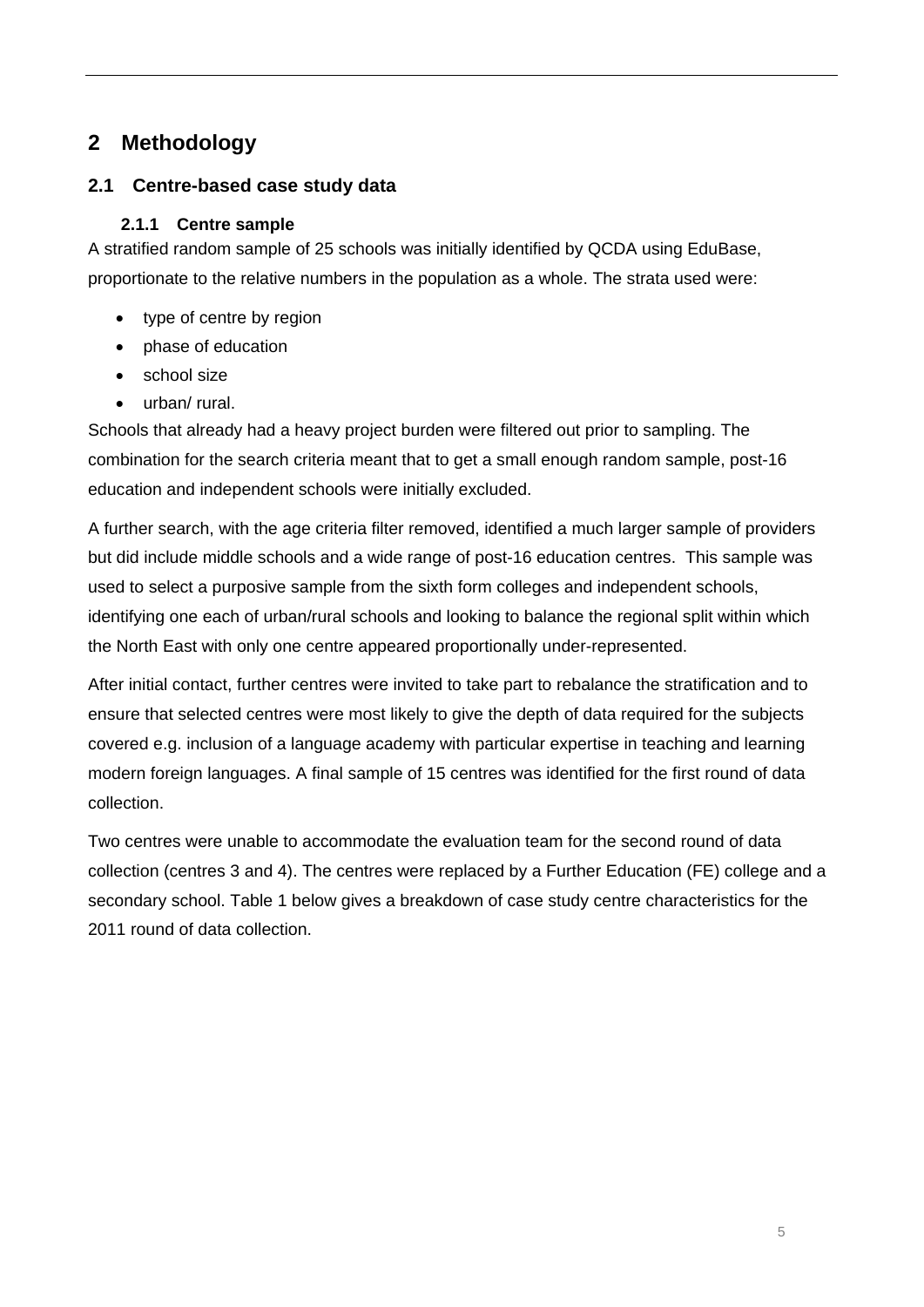<span id="page-5-1"></span>

| <b>Centre</b><br>No.                         | <b>Type of School</b>                                                                                                                         | Selective/<br>non-<br>selective                                                                                                              | <b>School</b><br><b>Category</b>                                                                                      | <b>Region</b>                                                                                                                                               | Age<br>Range                                                                                     | <b>Gender</b><br>of<br>intake                                        | <b>Ofsted</b><br>rating                                                                               |
|----------------------------------------------|-----------------------------------------------------------------------------------------------------------------------------------------------|----------------------------------------------------------------------------------------------------------------------------------------------|-----------------------------------------------------------------------------------------------------------------------|-------------------------------------------------------------------------------------------------------------------------------------------------------------|--------------------------------------------------------------------------------------------------|----------------------------------------------------------------------|-------------------------------------------------------------------------------------------------------|
|                                              |                                                                                                                                               |                                                                                                                                              | Foundation                                                                                                            |                                                                                                                                                             |                                                                                                  |                                                                      |                                                                                                       |
|                                              |                                                                                                                                               | Non-                                                                                                                                         | School /                                                                                                              | South                                                                                                                                                       |                                                                                                  |                                                                      |                                                                                                       |
| 1                                            | Secondary                                                                                                                                     | selective                                                                                                                                    | Comprehensive                                                                                                         | East                                                                                                                                                        | $11 - 18$                                                                                        | Mixed                                                                | $\mathbf{1}$                                                                                          |
|                                              | 6th Form                                                                                                                                      | Non-                                                                                                                                         | Sixth Form                                                                                                            | Yorkshire                                                                                                                                                   |                                                                                                  |                                                                      |                                                                                                       |
| 5                                            | College                                                                                                                                       | selective                                                                                                                                    | College                                                                                                               | & Humber                                                                                                                                                    | $16 - 19$                                                                                        | Mixed                                                                | 1                                                                                                     |
|                                              |                                                                                                                                               | Non-                                                                                                                                         |                                                                                                                       | South                                                                                                                                                       |                                                                                                  |                                                                      |                                                                                                       |
| $\overline{7}$                               | Secondary                                                                                                                                     | selective                                                                                                                                    | Comprehensive                                                                                                         | East                                                                                                                                                        | $11 - 18$                                                                                        | Mixed                                                                | 3                                                                                                     |
|                                              |                                                                                                                                               | Non-                                                                                                                                         |                                                                                                                       | Yorkshire                                                                                                                                                   |                                                                                                  |                                                                      |                                                                                                       |
| 8                                            | Secondary                                                                                                                                     | selective                                                                                                                                    | Comprehensive                                                                                                         | & Humber                                                                                                                                                    | $11 - 18$                                                                                        | Mixed                                                                | $\overline{2}$                                                                                        |
|                                              |                                                                                                                                               | Non-                                                                                                                                         |                                                                                                                       | East of                                                                                                                                                     |                                                                                                  |                                                                      |                                                                                                       |
| 12                                           | Secondary                                                                                                                                     | selective                                                                                                                                    | Community                                                                                                             | England                                                                                                                                                     | $13 - 18$                                                                                        | Mixed                                                                | $\overline{2}$                                                                                        |
|                                              |                                                                                                                                               | Non-                                                                                                                                         |                                                                                                                       | West                                                                                                                                                        |                                                                                                  |                                                                      |                                                                                                       |
| 13                                           | Secondary                                                                                                                                     | selective                                                                                                                                    | Community                                                                                                             | Midlands                                                                                                                                                    | $11 - 18$                                                                                        | Mixed                                                                | $\overline{c}$                                                                                        |
|                                              |                                                                                                                                               | Non-                                                                                                                                         |                                                                                                                       | East of                                                                                                                                                     |                                                                                                  |                                                                      |                                                                                                       |
| 14                                           | Secondary                                                                                                                                     | selective                                                                                                                                    | Community                                                                                                             | England                                                                                                                                                     | $13 - 18$                                                                                        | Mixed                                                                | 1                                                                                                     |
|                                              | Primary &                                                                                                                                     |                                                                                                                                              |                                                                                                                       | South                                                                                                                                                       |                                                                                                  |                                                                      | Outstanding                                                                                           |
| 15                                           | Secondary                                                                                                                                     | Selective                                                                                                                                    | Independent                                                                                                           | East                                                                                                                                                        | $3 - 18$                                                                                         | Girls                                                                | (ISI)                                                                                                 |
|                                              | 6th Form and                                                                                                                                  |                                                                                                                                              |                                                                                                                       |                                                                                                                                                             |                                                                                                  |                                                                      |                                                                                                       |
|                                              | <b>FE College</b>                                                                                                                             | Non-                                                                                                                                         |                                                                                                                       | South                                                                                                                                                       |                                                                                                  |                                                                      |                                                                                                       |
| 16                                           | (offer GCSEs)                                                                                                                                 | selective                                                                                                                                    | Community                                                                                                             | East                                                                                                                                                        | $16 - 19$                                                                                        | Mixed                                                                | $\overline{2}$                                                                                        |
|                                              | Secondary (incl.                                                                                                                              | Non-                                                                                                                                         |                                                                                                                       | East                                                                                                                                                        |                                                                                                  |                                                                      |                                                                                                       |
|                                              |                                                                                                                                               |                                                                                                                                              |                                                                                                                       |                                                                                                                                                             |                                                                                                  |                                                                      |                                                                                                       |
|                                              |                                                                                                                                               |                                                                                                                                              |                                                                                                                       |                                                                                                                                                             |                                                                                                  |                                                                      |                                                                                                       |
|                                              |                                                                                                                                               |                                                                                                                                              |                                                                                                                       |                                                                                                                                                             |                                                                                                  |                                                                      |                                                                                                       |
|                                              |                                                                                                                                               |                                                                                                                                              |                                                                                                                       |                                                                                                                                                             |                                                                                                  |                                                                      |                                                                                                       |
|                                              |                                                                                                                                               |                                                                                                                                              |                                                                                                                       |                                                                                                                                                             |                                                                                                  |                                                                      |                                                                                                       |
|                                              |                                                                                                                                               |                                                                                                                                              |                                                                                                                       |                                                                                                                                                             |                                                                                                  |                                                                      |                                                                                                       |
|                                              |                                                                                                                                               |                                                                                                                                              |                                                                                                                       |                                                                                                                                                             |                                                                                                  |                                                                      |                                                                                                       |
|                                              |                                                                                                                                               |                                                                                                                                              |                                                                                                                       |                                                                                                                                                             |                                                                                                  |                                                                      |                                                                                                       |
|                                              |                                                                                                                                               |                                                                                                                                              |                                                                                                                       |                                                                                                                                                             |                                                                                                  |                                                                      |                                                                                                       |
|                                              |                                                                                                                                               |                                                                                                                                              |                                                                                                                       |                                                                                                                                                             |                                                                                                  |                                                                      |                                                                                                       |
|                                              |                                                                                                                                               |                                                                                                                                              |                                                                                                                       |                                                                                                                                                             |                                                                                                  |                                                                      |                                                                                                       |
|                                              |                                                                                                                                               |                                                                                                                                              |                                                                                                                       |                                                                                                                                                             |                                                                                                  |                                                                      |                                                                                                       |
|                                              |                                                                                                                                               |                                                                                                                                              |                                                                                                                       |                                                                                                                                                             |                                                                                                  |                                                                      |                                                                                                       |
|                                              |                                                                                                                                               |                                                                                                                                              |                                                                                                                       |                                                                                                                                                             |                                                                                                  |                                                                      |                                                                                                       |
| 17<br>18<br>19<br>20<br>21<br>22<br>23<br>24 | 6 <sup>th</sup> Form College)<br>Secondary<br>Secondary<br>Secondary<br>Secondary<br>Secondary<br>Secondary<br>Secondary (inc<br>$6th Form$ ) | selective<br>Non-<br>Selective<br>Selective<br>Non-<br>selective<br>Non-<br>Selective<br>Non-<br>Selective<br>Selective<br>Non-<br>selective | Community<br>Foundation<br>Foundation<br>Community<br>Community<br>Voluntary<br>Controlled<br>Foundation<br>Community | Midlands<br>East of<br>England<br>East of<br>England<br>East of<br>England<br>West<br>Midlands<br>North<br>West<br>East of<br>England<br>North<br>Yorkshire | $11 - 18$<br>$11 - 18$<br>$11 - 18$<br>$11 - 19$<br>$11 - 16$<br>$11 - 18$<br>13-19<br>$11 - 18$ | Mixed<br>Mixed<br>Mixed<br>Mixed<br>Mixed<br>Mixed<br>Mixed<br>Mixed | $\overline{2}$<br>$\overline{2}$<br>3<br>$\overline{2}$<br>3<br>$\overline{c}$<br>1<br>$\overline{c}$ |

## <span id="page-5-0"></span>**Table 1: Breakdown of the characteristics of centres involved in the third round of data collection (autumn 2011)**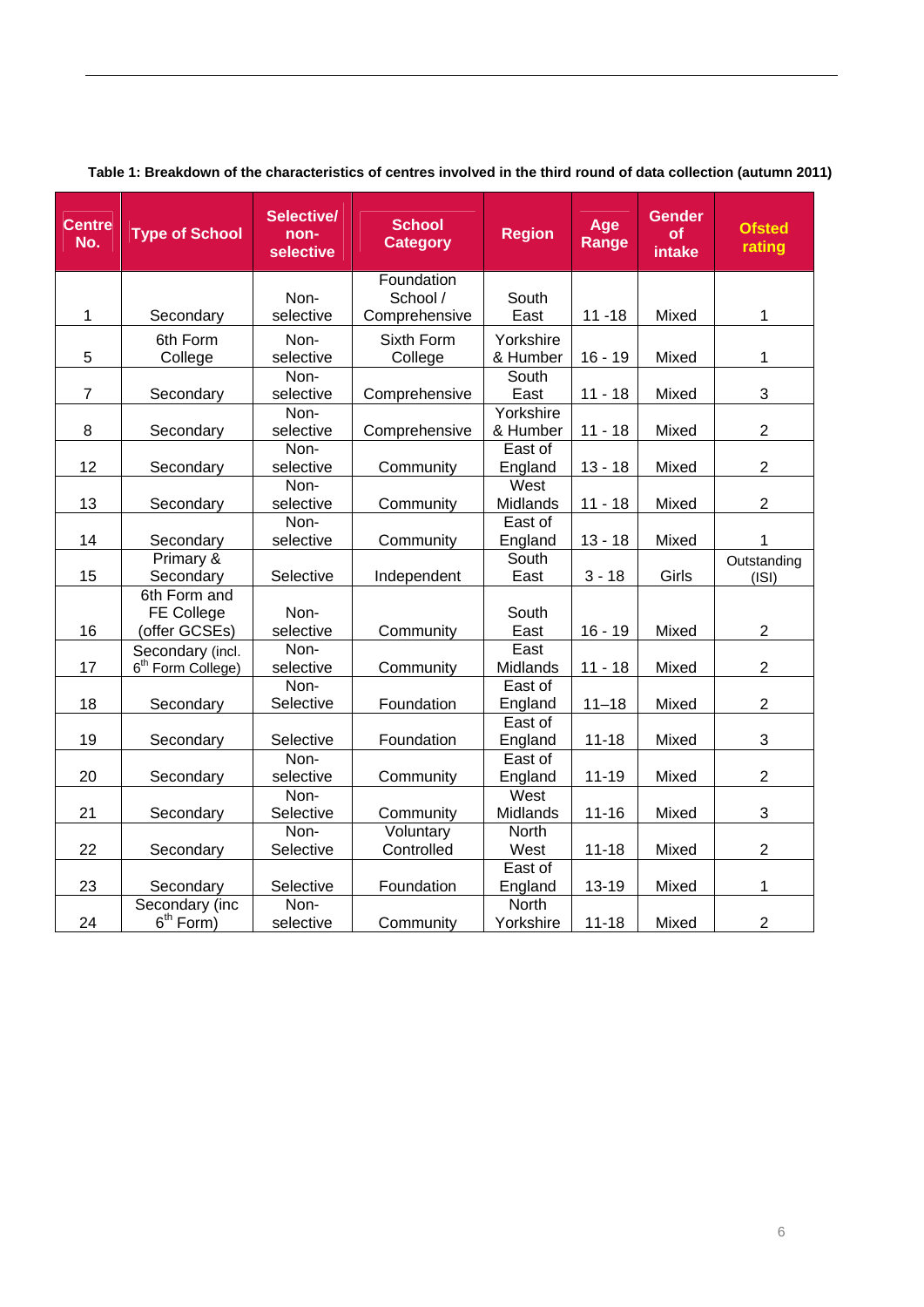## **2.1.2 Case study sample coverage**

<span id="page-6-0"></span>Roles and numbers of each role included during GQ evaluation case study centre visits in spring 2011.

| Centre number  | Senior Management Team                                                         | English/English<br>anguage<br><b>GCSE</b> | <b>GCSE French</b>                      | GCSE Spanish | GCSE geography | <b>GCSE history</b> | <b>GCSE</b> mathematics | A-level English literature | A-level French                          | A-level geography | A-level history | A-level physics | A-level psychology | <b>Number of Heads of Subject</b><br>nterviewed | <b>Examination Officer</b> | Total number of staff<br>interviewed | <b>Student focus group</b>     |
|----------------|--------------------------------------------------------------------------------|-------------------------------------------|-----------------------------------------|--------------|----------------|---------------------|-------------------------|----------------------------|-----------------------------------------|-------------------|-----------------|-----------------|--------------------|-------------------------------------------------|----------------------------|--------------------------------------|--------------------------------|
| $\mathbf 1$    |                                                                                | ✓                                         | $\checkmark$<br>$\overline{\checkmark}$ |              |                |                     | $\checkmark$            | $\checkmark$               | $\checkmark$<br>$\overline{\checkmark}$ |                   |                 |                 |                    | 3                                               |                            | $\ensuremath{\mathsf{3}}$            |                                |
| $\overline{2}$ |                                                                                |                                           |                                         | $\checkmark$ |                |                     |                         | $\checkmark$               | $\overline{\checkmark}$                 | $\checkmark$      | $\checkmark$    | $\checkmark$    | $\checkmark$       | $\overline{1}$<br>$\overline{5}$                |                            | $\overline{1}$                       |                                |
| 5              | Vice Principal<br><b>Two Area</b>                                              |                                           |                                         |              |                |                     |                         |                            |                                         |                   |                 |                 |                    |                                                 | 1                          | $\overline{11}$                      | 6 x A2                         |
| 6              | Programme<br>Managers<br>(sciences and<br>humanities)                          |                                           |                                         |              |                |                     |                         |                            | ✓                                       | $\checkmark$      |                 |                 | $\checkmark$       | 3                                               |                            | 5                                    | $1 \times A2$                  |
| $\overline{7}$ | <b>Assistant Head</b>                                                          | $\checkmark$                              | $\checkmark$                            | $\checkmark$ | $\checkmark$   |                     | ✓                       | ✓                          | ✓                                       | $\checkmark$      |                 | $\checkmark$    |                    | 5                                               | $\mathbf{1}$               | 12                                   | $1 \times A2$ ; 1<br>x GCSE    |
| 8              | Head of Sixth Form                                                             |                                           | $\checkmark$                            | $\checkmark$ | ✓              |                     |                         |                            | ✓                                       | ✓                 |                 | $\checkmark$    |                    | $\overline{c}$                                  |                            | $\overline{4}$                       | 1 x AS; 1<br>x A2              |
| 9              |                                                                                | $\checkmark$                              | $\checkmark$                            |              | $\checkmark$   | ✓                   | $\checkmark$            | ✓                          | ✓                                       | $\checkmark$      | $\checkmark$    |                 |                    | 5                                               |                            | 5                                    | $1 \times A2$ ; 1<br>x GCSE    |
| 11             | Head teacher,<br>Deputy Head, Head<br>of Middle School,<br>Director of Studies | $\checkmark$                              | $\checkmark$                            | $\checkmark$ | $\checkmark$   | ✓                   | $\checkmark$            | ✓                          | ✓                                       | $\checkmark$      | $\checkmark$    | $\checkmark$    |                    | 6                                               |                            | 20                                   |                                |
| 12             | Deputy Head                                                                    |                                           |                                         |              |                |                     |                         |                            |                                         |                   |                 | ✓               |                    | 1                                               | $\mathbf{1}$               | 3                                    | 1 x A2; 1<br>x GCSE            |
| 13             | Deputy Head                                                                    | ✓                                         |                                         |              | $\checkmark$   | ✓                   | $\checkmark$            | ✓                          |                                         | $\checkmark$      | $\checkmark$    |                 |                    | 4                                               | 1                          | 6                                    | 1 x A2; 1<br>x GCSE            |
| 14             |                                                                                |                                           | $\checkmark$                            | $\checkmark$ | $\checkmark$   | ✓                   |                         |                            | ✓                                       | $\checkmark$      | $\checkmark$    | $\checkmark$    |                    | $\overline{4}$                                  |                            | $\overline{4}$                       | $\overline{2x}$<br><b>GCSE</b> |
| 15             | Head teacher                                                                   |                                           |                                         |              |                |                     |                         |                            |                                         |                   |                 |                 |                    |                                                 |                            | 1                                    |                                |
| 16             |                                                                                | ✓                                         |                                         | $\checkmark$ |                |                     |                         | ✓                          | ✓                                       |                   | $\checkmark$    |                 | $\checkmark$       | $\overline{2}$                                  | $\overline{2}$             | $\overline{7}$                       | $1 \times A2$                  |
| 17             | Head teacher                                                                   |                                           | ✓                                       | ✓            |                |                     |                         |                            | ✓                                       |                   |                 |                 |                    | 1                                               |                            | $\overline{2}$                       |                                |

## **Table 2: Subjects and roles included during second centre visit spring 2011**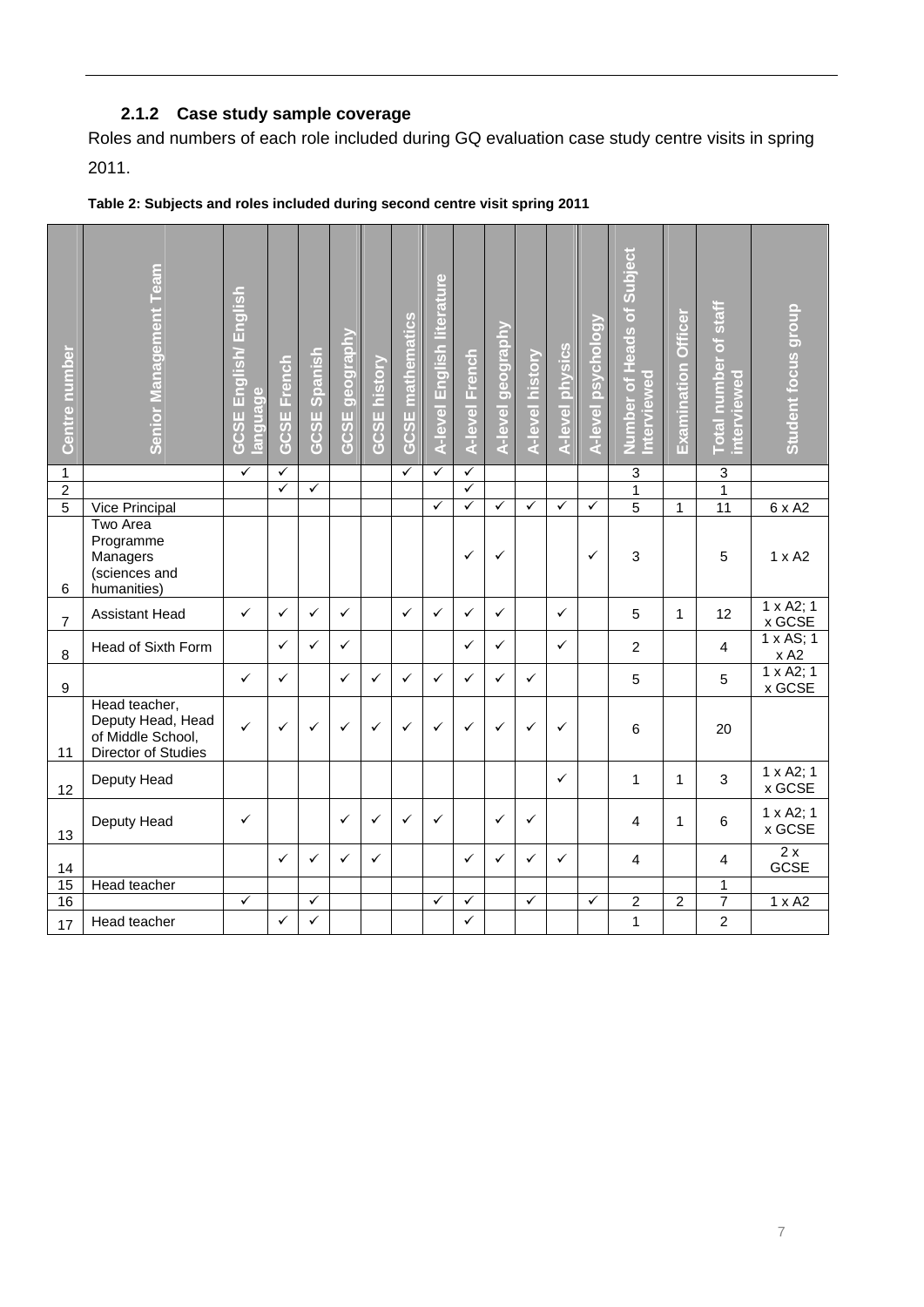Roles and numbers of each role included during GQ evaluation case study centre visits in May/ June 2010.

**Table 3: Subjects and roles included during centre visit spring 2010** 

<span id="page-7-0"></span>

| Centre numbe   | School/centre type                                                                     | nstitution type | Senior Management Team                                                    | $\frac{1}{2}$<br>ශ්<br>$\omega$<br>$\overline{v}$<br>등<br>$\mathbf{H}$<br>ပ္ပိ<br>$\overline{(\cdot)}$ | $\overline{c}$<br>π<br>ဖြ<br>$\overline{G}$ | Spanish<br>GCSE: | <b>GCSE</b> geograpl | $\overline{B}$<br><b>GCSE</b> | history<br>$\overline{\mathbf{u}}$<br>ကြ<br>$\overline{(\cdot)}$ | $\epsilon$<br>English<br>$r$ -level | French<br>level | -level geography | -level media | -level physics | <b>A-level psycholog</b> | subject<br>ð<br>heads<br>erviewed<br>Number of | dronb<br>eacher focus | seen<br>staff<br>$\overline{\sigma}$<br>Total number | <b>Student focus group</b>                 | <b>Examination officer</b> | Parent focus group |
|----------------|----------------------------------------------------------------------------------------|-----------------|---------------------------------------------------------------------------|--------------------------------------------------------------------------------------------------------|---------------------------------------------|------------------|----------------------|-------------------------------|------------------------------------------------------------------|-------------------------------------|-----------------|------------------|--------------|----------------|--------------------------|------------------------------------------------|-----------------------|------------------------------------------------------|--------------------------------------------|----------------------------|--------------------|
| $\mathbf{1}$   | <b>Foundation School</b><br>Comprehensive                                              | Secondary       |                                                                           | $\checkmark$                                                                                           | $\checkmark$                                | $\checkmark$     | $\checkmark$         |                               | $\checkmark$                                                     | $\checkmark$                        | $\checkmark$    | $\checkmark$     |              | $\checkmark$   | ✓                        | $\mathbf 1$                                    | ✓                     | $\overline{7}$                                       | x2 groups<br>(GCSE and<br>A-level)         | $\checkmark$               |                    |
| 2              | <b>Community School</b>                                                                | Secondary       |                                                                           | $\checkmark$                                                                                           | $\checkmark$                                | $\checkmark$     | $\checkmark$         | $\checkmark$                  | $\checkmark$                                                     | $\checkmark$                        |                 | ✓                | $\checkmark$ | ✓              | ✓                        | $\overline{7}$                                 | $\checkmark$          | $\overline{7}$                                       | x2 groups<br>(GCSE and<br>A-level)         |                            | $\checkmark$       |
| 3              | <b>Community School</b>                                                                | Secondary       |                                                                           |                                                                                                        | ✓                                           | $\checkmark$     | $\checkmark$         |                               | $\checkmark$                                                     | $\checkmark$                        | $\checkmark$    | ✓                |              | $\checkmark$   |                          | 5                                              |                       | $\overline{7}$                                       | x2 groups<br>(GCSE and<br>A-level)         | $\checkmark$               |                    |
| 4              | Voluntary Aided (non-<br>denominational, non-<br>selective<br>comprehensive<br>school) | Secondary       | Head of sixth form<br>(A-level) and<br>assistant head<br>(GCSE & A-level) | $\checkmark$                                                                                           | $\checkmark$                                | $\checkmark$     | $\checkmark$         |                               | $\checkmark$                                                     | $\checkmark$                        | $\checkmark$    | ✓                |              | ✓              |                          | 8                                              | $\checkmark$          | 12                                                   | x1 group<br>(mixed<br>GCSE and<br>A-level) | $\checkmark$               | ✓                  |
| $\sqrt{5}$     | Sixth Form college                                                                     | $16+$           | Vice principal (A-<br>level)                                              |                                                                                                        |                                             |                  |                      |                               |                                                                  |                                     | $\checkmark$    | ✓                |              | $\checkmark$   |                          | $\overline{2}$                                 | ✓                     | $\overline{7}$                                       | x1 A-level                                 | $\checkmark$               |                    |
| 6              | Sixth Form college                                                                     | $16+$           |                                                                           |                                                                                                        |                                             |                  |                      |                               |                                                                  | ✓                                   | $\checkmark$    | ✓                |              | ✓              |                          | 4                                              | ✓                     | 5                                                    | x2 A-level                                 |                            |                    |
| $\overline{7}$ | Comprehensive                                                                          | Secondary       |                                                                           |                                                                                                        | ✓                                           |                  | $\checkmark$         | ✓                             | $\checkmark$                                                     |                                     | ✓               | ✓                |              |                | ✓                        | $\overline{7}$                                 |                       | 14                                                   | x2 GCSE                                    |                            |                    |
| 8              | Comprehensive                                                                          | Secondary       | Head of 6th form<br>(A-level)                                             |                                                                                                        | ✓                                           | $\checkmark$     | ✓                    |                               | $\checkmark$                                                     | $\checkmark$                        | $\checkmark$    | ✓                | ✓            | $\checkmark$   | ✓                        | $\overline{7}$                                 |                       | 9                                                    | x1 GCSE                                    | $\checkmark$               |                    |
| 9              | <b>Community School</b>                                                                | Secondary       |                                                                           |                                                                                                        | ✓                                           |                  |                      |                               | $\checkmark$                                                     |                                     |                 |                  |              |                |                          | $\overline{7}$                                 |                       | $\overline{7}$                                       | x2 GCSE                                    |                            |                    |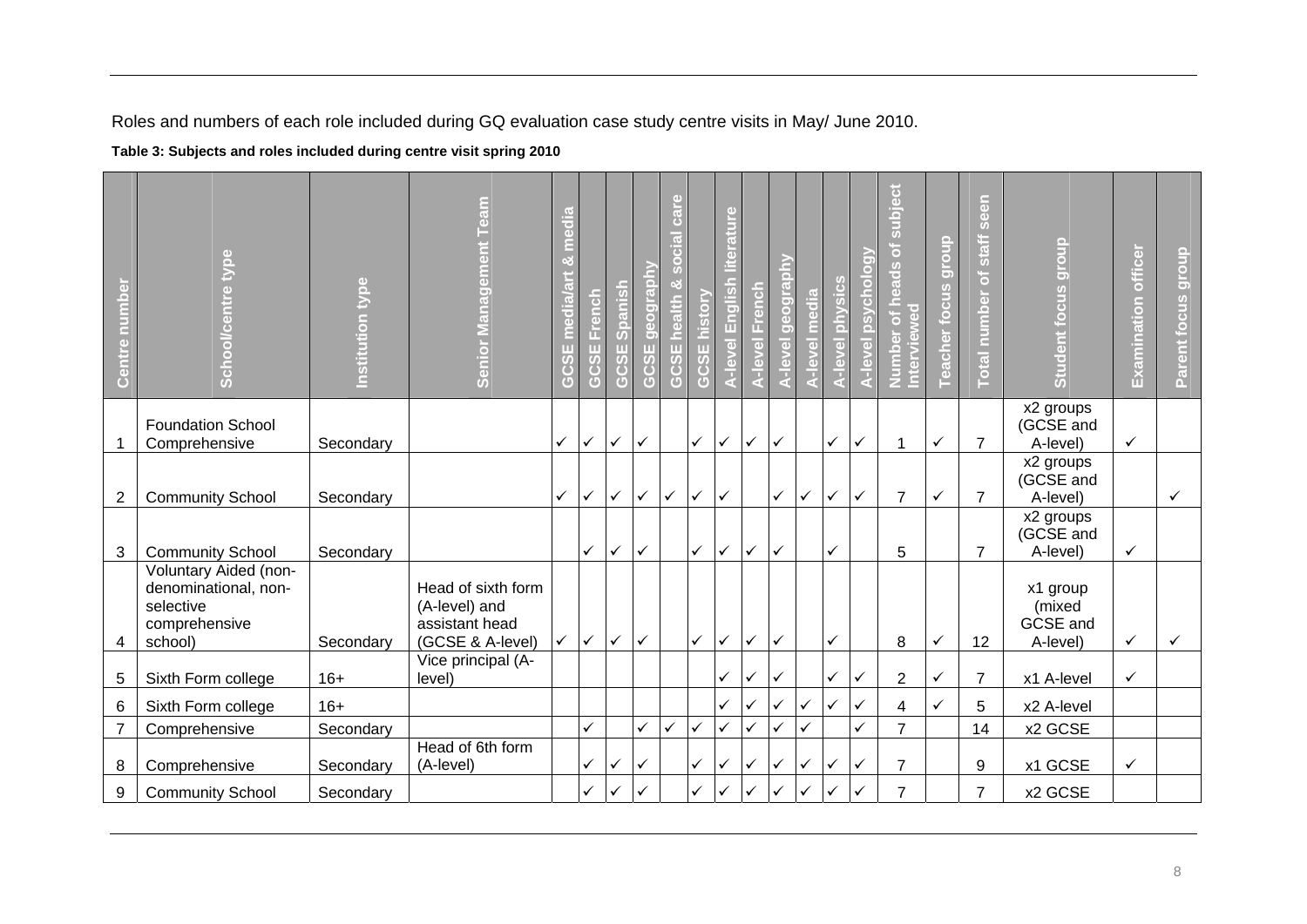|    | type<br>ㅎ<br>$\overline{0}$ | stitution type         | eam<br>Ĕ<br><b>Senior Management</b>          | ench<br>Ě<br>$\omega$ | <b>GCSE</b> Spanish | <b>Deogl</b><br>Ш<br>ဖွ<br>$\sqrt{5}$ | $\overline{a}$<br>$\epsilon$<br>$\omega$ | ÷.<br>$\bullet$<br>hist<br>Ш<br>ပ္ပ | $\overline{a}$<br>高<br>$\phi$ | ench<br>Ě    | $\overline{5}$<br>$\Phi$<br>$\overline{c}$ | <u>ia</u> | ξ<br>$\overline{\mathbf{C}}$<br>$\overline{\mathbf{a}}$<br>à | $\ddot{\bullet}$ | 6<br>Б<br>61<br>(e)<br>$\overline{\mathfrak{g}}$<br>TO <sup>1</sup><br>$\left($ b<br>$\overline{a}$<br>Ĕ | $\circ$<br><b>Ino.l</b><br>O)<br><b>Teacher focu</b> | <b>Dee</b><br>77<br><b>Staff</b><br>5<br><b>Inbel</b><br>5<br>а<br>ptal | dronb<br>cus<br>$\frac{8}{1}$<br><b>Studen</b> | officer<br>$\overline{5}$<br>minati<br>Exal | dronb<br>$\omega$<br>Ë<br>$\circ$<br><b>TG</b><br>$\overline{\mathbf{v}}$<br>n. |
|----|-----------------------------|------------------------|-----------------------------------------------|-----------------------|---------------------|---------------------------------------|------------------------------------------|-------------------------------------|-------------------------------|--------------|--------------------------------------------|-----------|--------------------------------------------------------------|------------------|----------------------------------------------------------------------------------------------------------|------------------------------------------------------|-------------------------------------------------------------------------|------------------------------------------------|---------------------------------------------|---------------------------------------------------------------------------------|
| 10 | <b>Community School</b>     | Secondary              |                                               | $\checkmark$          |                     | ✓                                     |                                          | ✓                                   |                               | ✓            |                                            |           |                                                              |                  | $\overline{2}$                                                                                           |                                                      | 10                                                                      | x2 GCSE                                        | $\checkmark$                                |                                                                                 |
| 11 | Independent school          | Primary &<br>Secondary |                                               | $\checkmark$          | $\checkmark$        | $\checkmark$                          |                                          | $\checkmark$                        | $\checkmark$                  | $\checkmark$ | ✓                                          |           | $\checkmark$                                                 |                  | 6                                                                                                        | $\checkmark$                                         | 6                                                                       |                                                |                                             |                                                                                 |
| 12 | <b>Community School</b>     | Secondary              | Head teacher<br>(GCSE & A-level)              |                       |                     |                                       |                                          |                                     |                               |              |                                            |           |                                                              |                  |                                                                                                          |                                                      |                                                                         |                                                |                                             |                                                                                 |
| 13 | <b>Community School</b>     | Secondary              |                                               |                       |                     | $\checkmark$                          |                                          | ✓                                   |                               |              | ✓                                          | ✓         |                                                              |                  | 3                                                                                                        |                                                      | 4                                                                       |                                                | $\checkmark$                                |                                                                                 |
| 14 | <b>Community School</b>     | Secondary              | Head teacher<br>(GCSE & A-level)              |                       |                     |                                       |                                          |                                     |                               |              |                                            |           |                                                              |                  |                                                                                                          |                                                      |                                                                         |                                                |                                             |                                                                                 |
| 15 | Independent school          | Primary &<br>Secondary | Head teacher<br>(GCSE & A-level)/<br>governor |                       |                     |                                       |                                          |                                     |                               |              |                                            |           |                                                              |                  |                                                                                                          |                                                      |                                                                         |                                                |                                             |                                                                                 |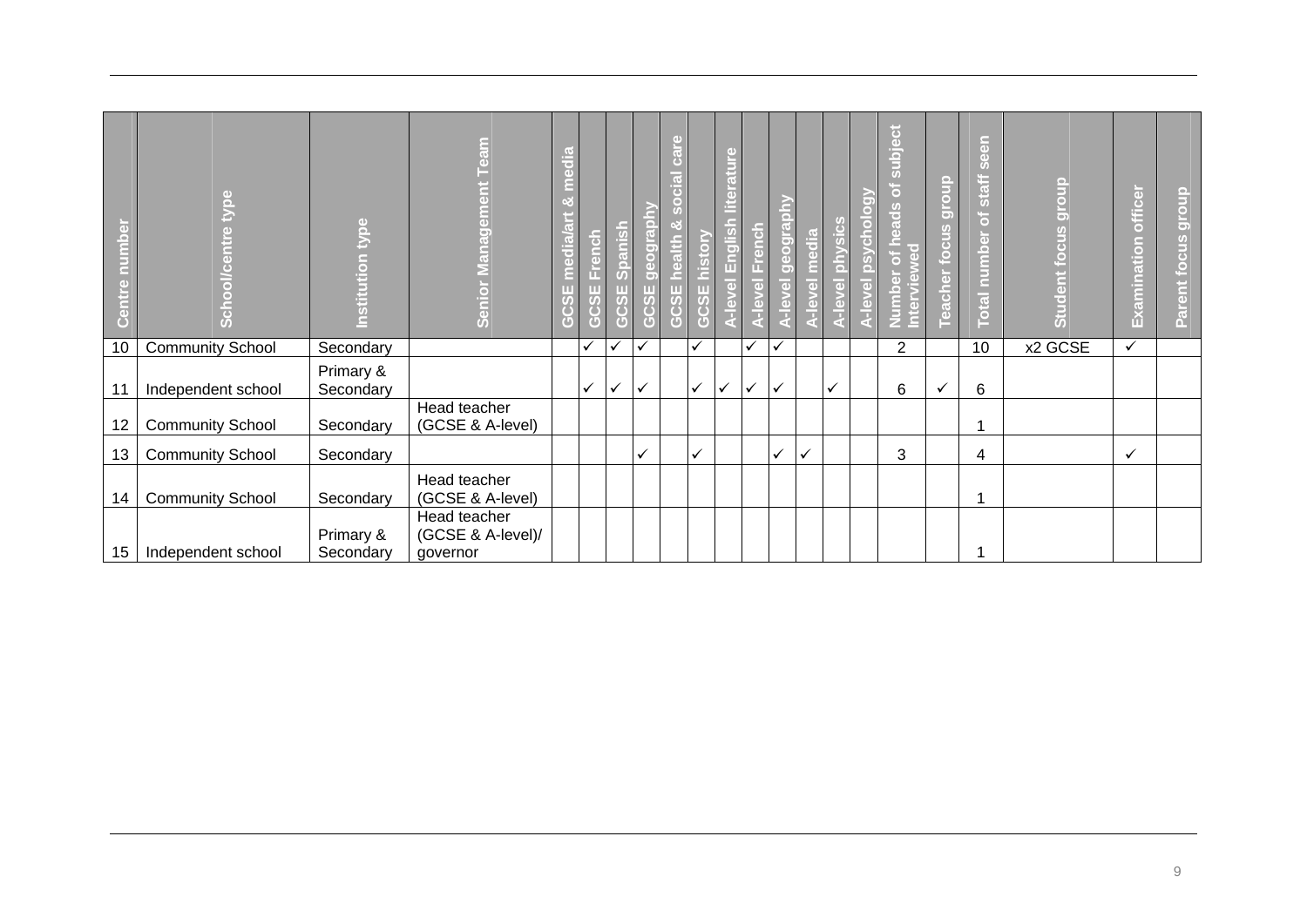## <span id="page-9-0"></span>**2.2 Centre online survey: participating centres**

A breakdown of centres that responded to the centre online survey by key characteristics can be found in [Table 4](#page-9-1) below.

| <b>Type of Centre</b>             | <b>Number of centres in each</b><br>category re: inspection<br>range | <b>Ofsted or equivalent</b><br>inspection range |  |  |  |  |
|-----------------------------------|----------------------------------------------------------------------|-------------------------------------------------|--|--|--|--|
|                                   | 6 x Community                                                        |                                                 |  |  |  |  |
|                                   | 3 x Community                                                        | $\overline{2}$                                  |  |  |  |  |
|                                   | 3 x Community                                                        | 3                                               |  |  |  |  |
|                                   | 3 x Community                                                        | 4                                               |  |  |  |  |
| Secondary School                  | 2 x Foundation                                                       | $\overline{2}$                                  |  |  |  |  |
|                                   | 1 x Voluntary Aided                                                  | 1                                               |  |  |  |  |
|                                   | 1 x Voluntary Aided                                                  | 2                                               |  |  |  |  |
|                                   | 1 x Voluntary controlled                                             | 2                                               |  |  |  |  |
|                                   |                                                                      |                                                 |  |  |  |  |
| Academy                           | 1                                                                    | None found                                      |  |  |  |  |
|                                   | 7                                                                    |                                                 |  |  |  |  |
| <b>Independent School</b>         | 2                                                                    | $\overline{2}$                                  |  |  |  |  |
|                                   | $\overline{2}$                                                       | 3                                               |  |  |  |  |
| Sixth Form College                | $\overline{2}$                                                       | None found                                      |  |  |  |  |
|                                   | 2 x General                                                          | 2                                               |  |  |  |  |
| <b>FE College</b>                 | 1 x Specialist                                                       |                                                 |  |  |  |  |
| <b>Pupil Referral Unit</b>        | 2                                                                    | 2                                               |  |  |  |  |
| <b>Total number of</b><br>centres | 40                                                                   |                                                 |  |  |  |  |

<span id="page-9-1"></span>**Table 4: Centre online survey centre characteristics table** 

## **3 Statistical data**

### **3.1 A level**

## **3.1.1 Mean grade score by subject**

For each subject of focus at A-level, a breakdown of mean grade score by gender and year is provided, based on the SFR data of entries for 16-18 year olds at the start of the academic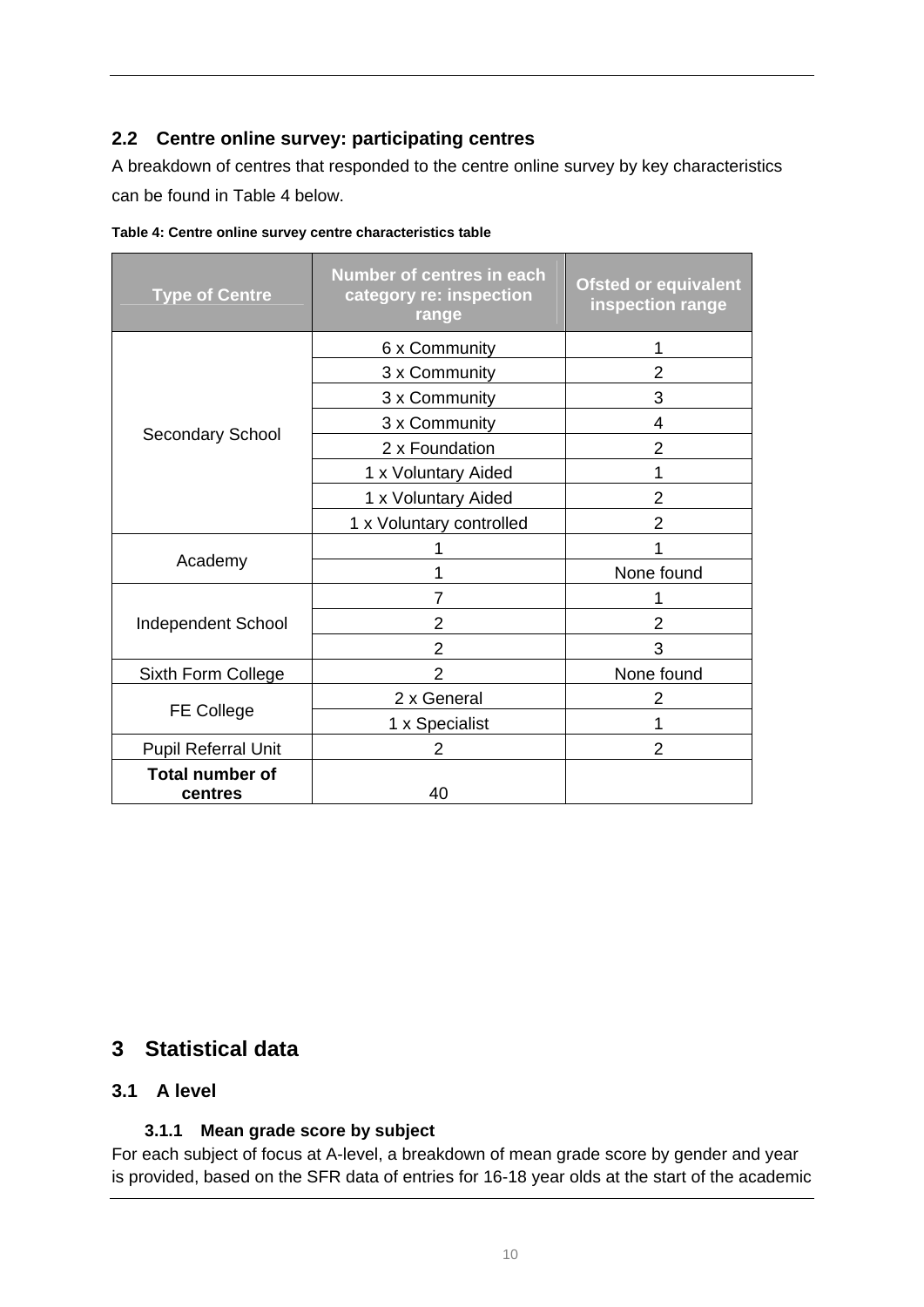<span id="page-10-0"></span>year (i.e. those in KS5). Also provided for each subject is a graph indicating the difference in mean grade score between males and females each year, also based on the SFR data.





**Figure 1: A level French mean grade score (1996-2011) (SFR)** 



**Figure 2: A level French mean grade score (1996-2011) (SFR)** 

At A level, both males' and females' mean grade score has increased since 2010, with males' mean grade score increasing from 3.92 in 2010 to 3.99 in 2011 and females' mean grade score increasing from 3.89 in 2010 to 3.94 in 2011. Overall mean grade score has increased by 0.06 from 3.90 in 2010 to 3.96 in 2011. Thus, despite a plateauing of males' grade profiles in the first year that the new specification A level was awarded, these grades continue their yearly increase again in 2011.

The gender gap in terms of mean grade score is small but has widened a little since 2010. Males continue to out-perform females, with the difference in mean grade score increasing from 0.02 to 0.05 at A level and from 0.05 to 0.08 at AS-level.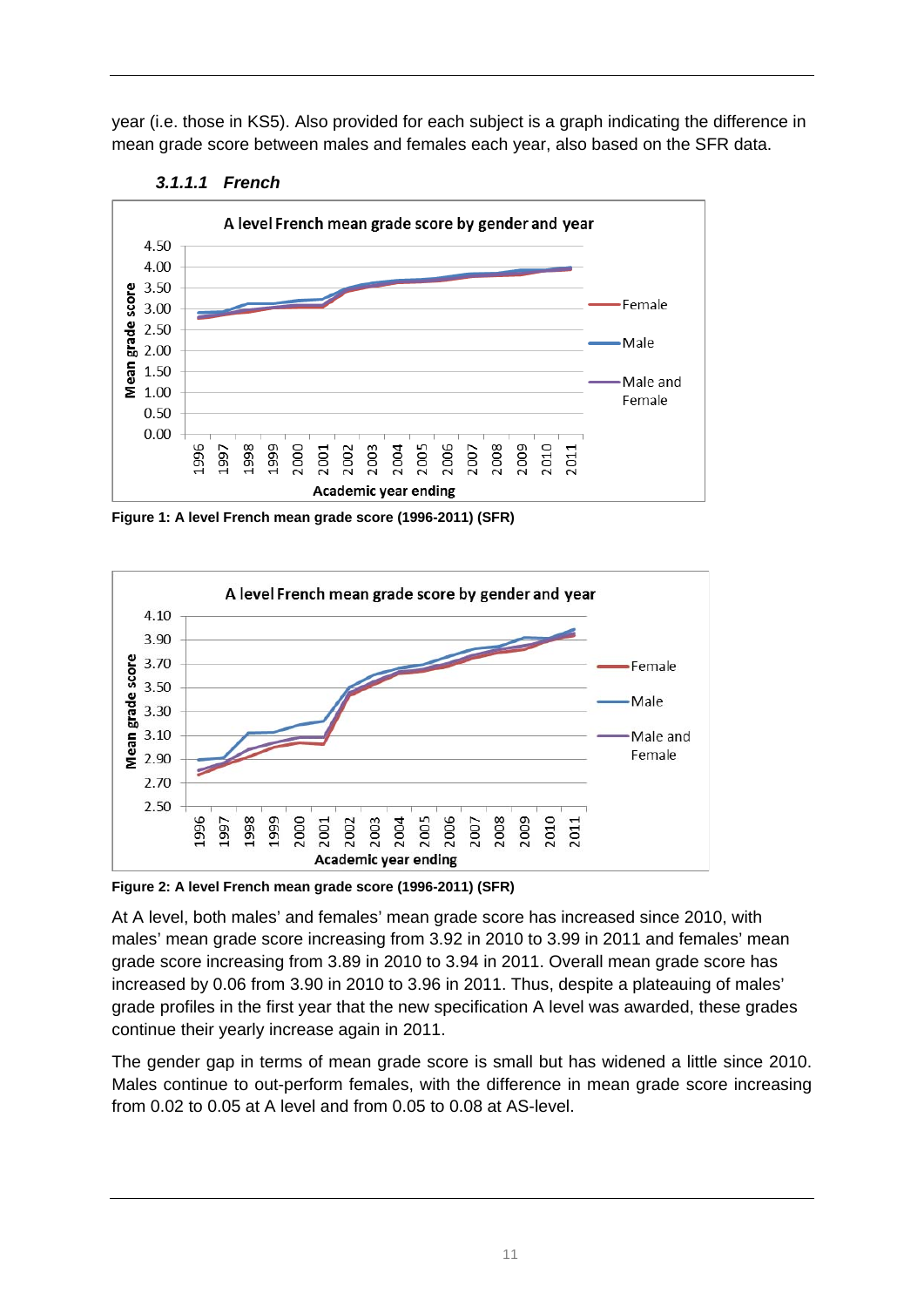#### *3.1.1.2 Geography*

<span id="page-11-0"></span>

**Figure 3: A level geography mean grade score (1996-2011) (SFR)** 



**Figure 4: A level geography mean grade score (1996-2011) (SFR)** 

At A level, both females' and males' mean grades have continued to increase a little, with females' mean grade score rising from 3.79 in 2010 to 3.81 in 2011 and males' mean grade score rising from 3.49 in 2010 to 3.53 in 2011. Overall mean grade score has increased from 3.64 in 2010 to 3.65 in 2011. The rate by which mean grades increase yearly appears to have reduced since 2010, the year in which the new specification A level was awarded, i.e. continuing the observed plateauing seen in 2010.

The difference in average attainment between males and females has decreased a little from 0.30 in 2010 to 0.28 in 2011.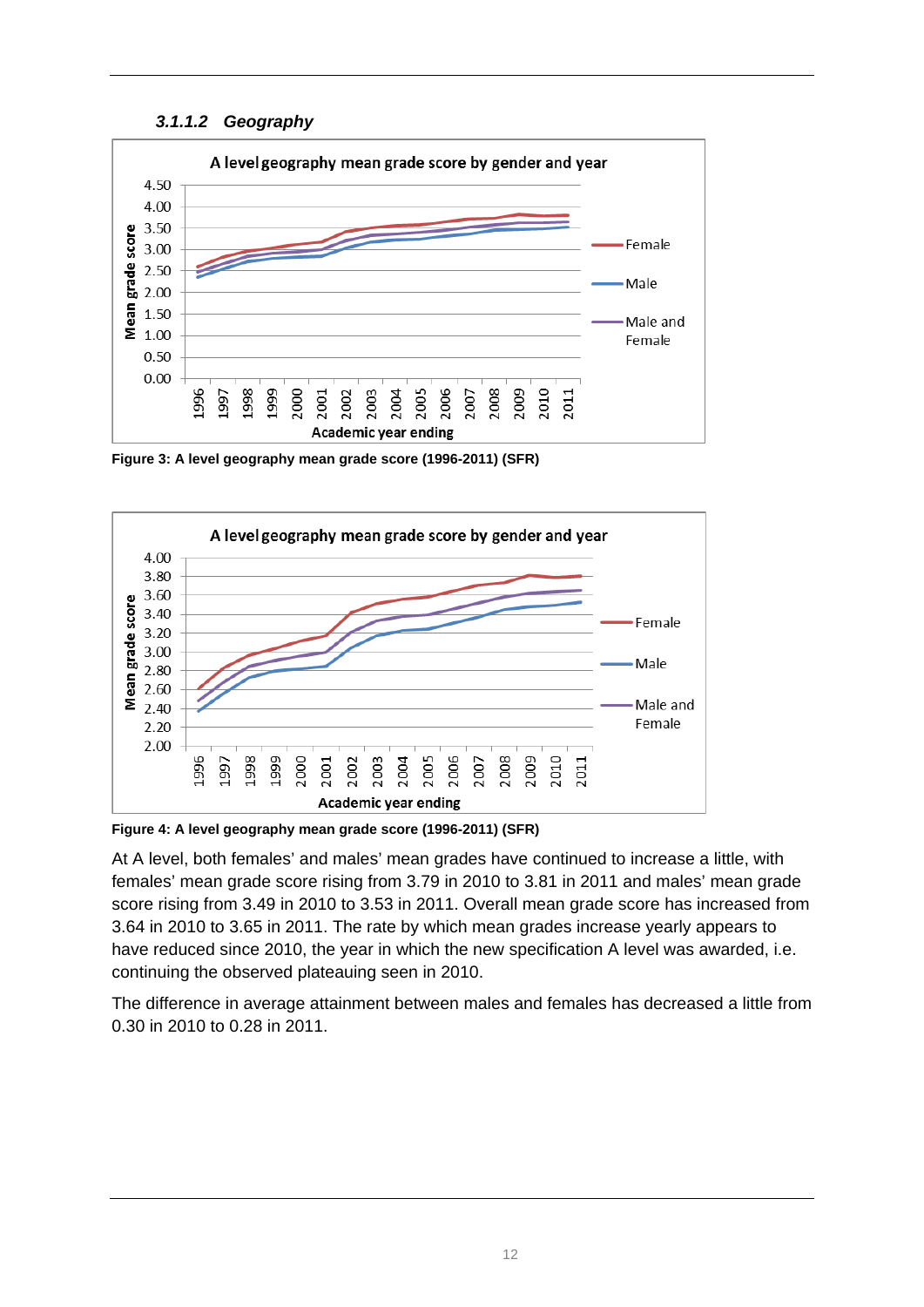

<span id="page-12-0"></span>

**Figure 5: A level history mean grade score (1996-2011) (SFR)** 



**Figure 6: A level history mean grade score (1996-2011) (SFR)** 

At A level, the mean grade has increased for both females and males. Females' mean grade score has risen from 3.63 in 2010 to 3.66 in 2011 and males' mean grade score has risen from 3.51 in 2010 to 3.53 in 2011. Overall mean grade score has risen from 3.57 in 2010 to 3.60 in 2011.

The difference in mean grades between males and females has remained similar to last year. Males' mean grade score increased slightly less than females' between 2010 and 2011 so the gap has increased marginally from 0.11 to 0.12.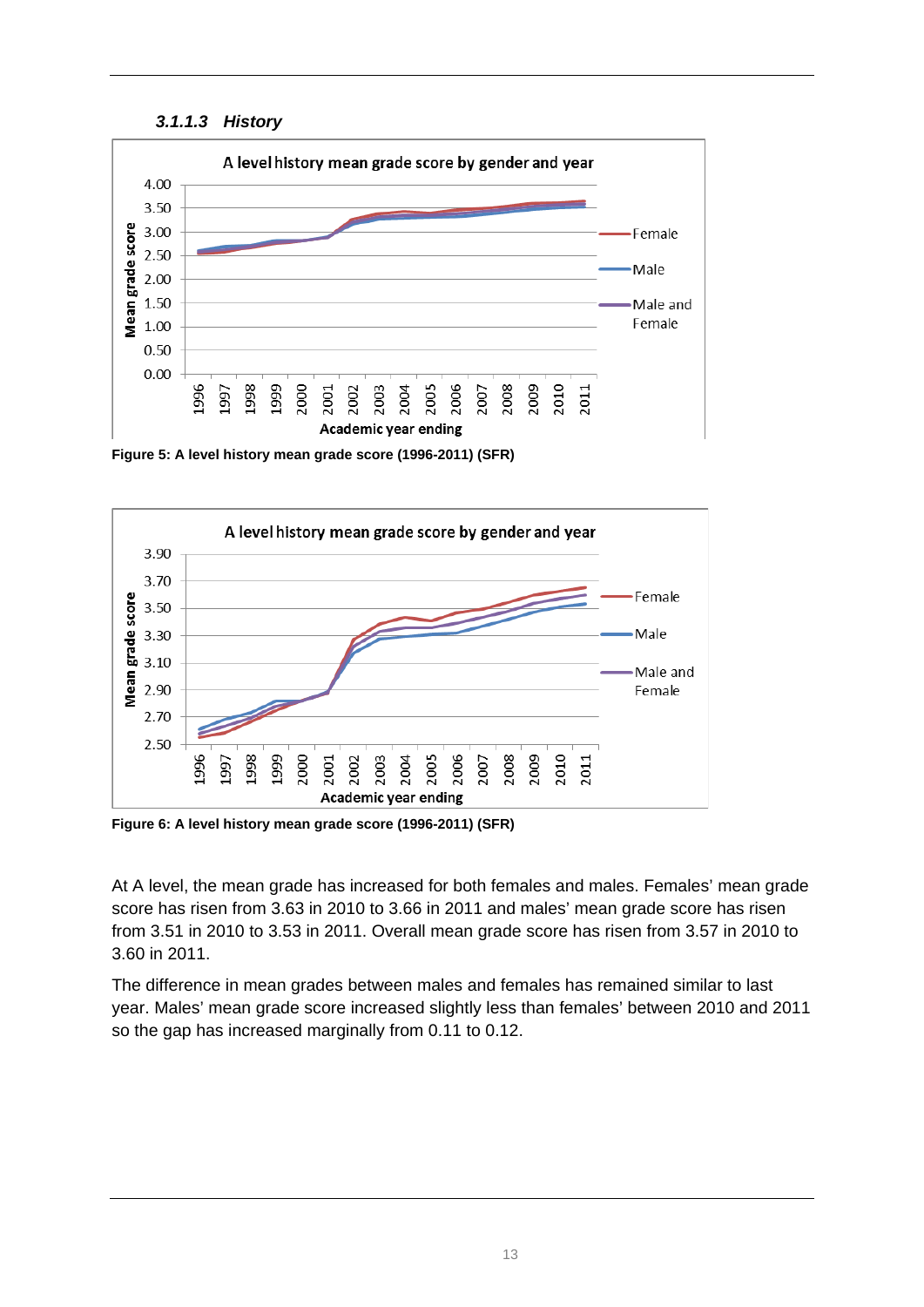

<span id="page-13-0"></span>

**Figure 7: A level physics mean grade score (1996-2011) (SFR)** 



**Figure 8: A level physics mean grade score (1996-2011) (SFR)** 

At A level both females' and males' mean grade scores have improved very slightly females' mean grade score has risen from 3.67 in 2010 to 3.68 in 2011, while males' mean grade score has risen from 3.42 in 2010 to 3.45 in 2011. Overall, the increasing trend seen in previous years has continued, with total mean grade score rising from 3.47 in 2010 to 3.50 in 2011.

Females continue to perform significantly better than males. The gender gap in attainment has narrowed since 2010, with difference in mean grade score closing from 0.28 to 0.23.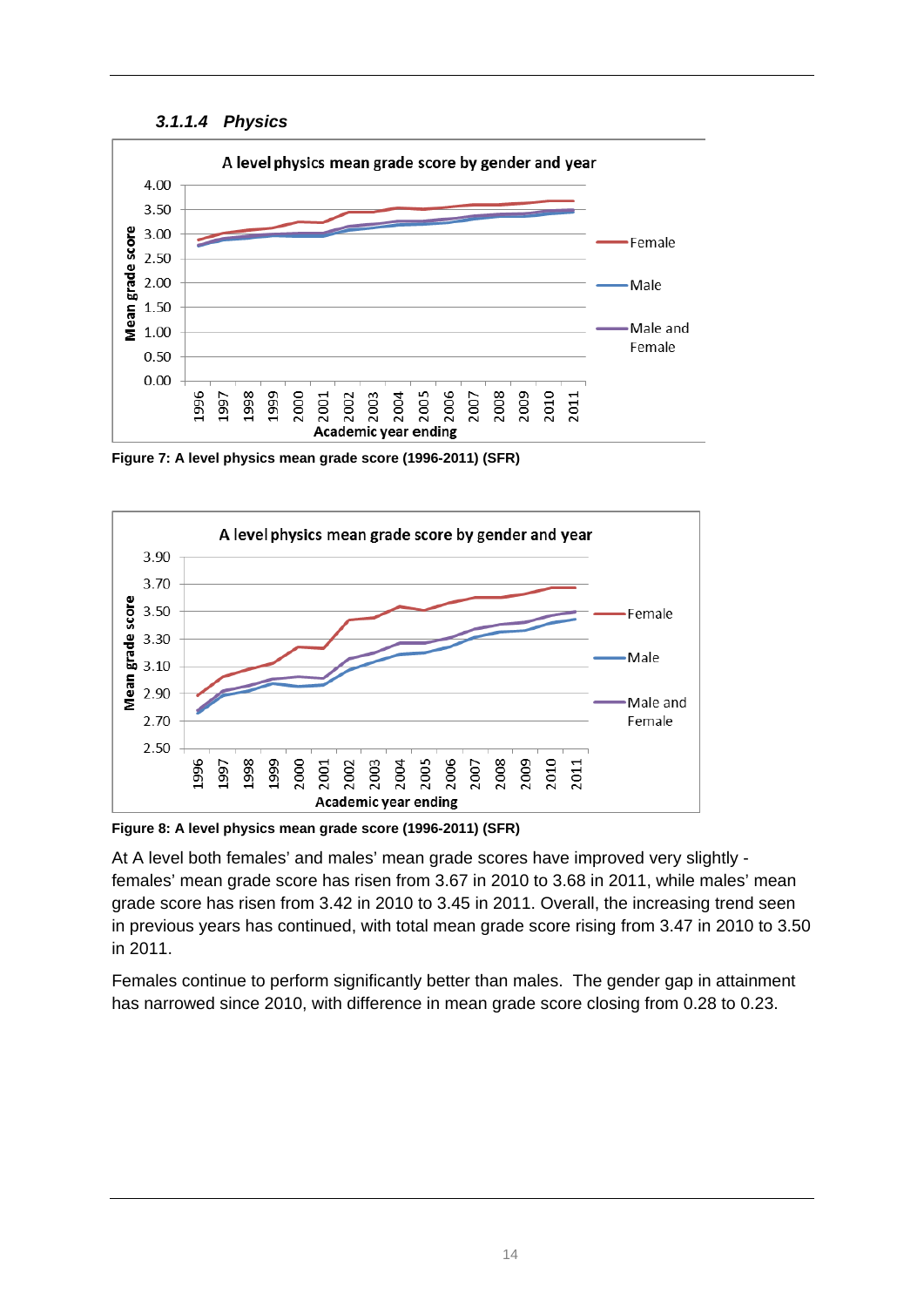#### *3.1.1.5 Psychology*

<span id="page-14-0"></span>

**Figure 9: A level psychology mean grade score (1996-2011) (SFR)** 



**Figure 10: A level psychology mean grade score (1996-2011) (SFR)** 

At A level, females' and overall mean grades are on average only very slightly lower than in 2010, with mean grade scores having decreased from 3.33 and 3.21 in 2010 to 3.32 and 3.20 in 2011, respectively. In contrast males' mean grades have increased slightly from 2.87 to 2.88. None of these changes are particularly large, and in general it attainment appears to have plateaued in the 2 years that the new specification A level has been awarded.

Females continue to perform significantly better than males although the gender gap in mean grades has narrowed since 2010, with difference in mean grade score closing a little from 0.45 to 0.43.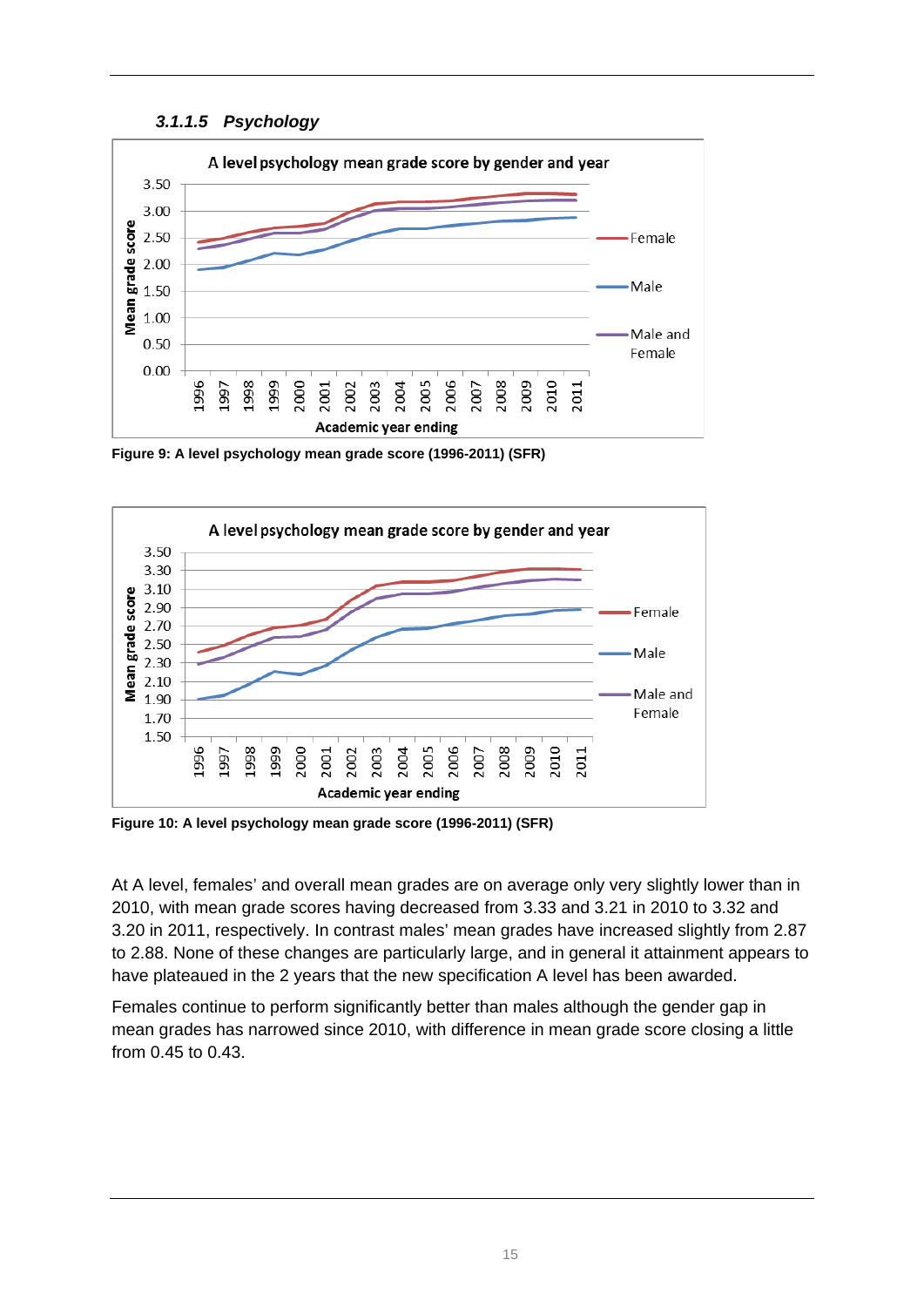#### *3.1.1.6 English*

<span id="page-15-0"></span>

**Figure 11: A level English mean grade score (1996-2011) (SFR)** 



**Figure 12: A level English mean grade score (1996-2011) (SFR)** 

Since statistical data is not available for English literature individually for 20[1](#page-15-0)1<sup>1</sup>, the data discussed here represents the A level English subject as a whole i.e. they include results for English language, English literature and English language and literature.

Figures provided by JCQ<sup>[2](#page-15-0)</sup> indicate that around 55% of the UK's English A level results in 2010 were from English literature. Though the charts developed for the report are based on data from the SFR, this statistic provides a very rough indication as to what proportion of the overall English results are made up by English literature results. However, it must be taken into account that the 55% figure is only based on data from 2010, which includes all candidates from the UK (not just England) and also represents a different cohort of candidates to those in the SFR. Nevertheless, assuming similar participation trends in the English A levels between different cohorts and years, it is likely that around 50-60% of the results which contribute to the English results reported here are from English literature candidates.

 $1$  SFR data

 $<sup>2</sup>$  JCQ June 2010 GCE A level English specifications – All awarding bodies (UK candidates only). Candidates contribute once</sup> only for each specification completed. Acquired 18-11-2011.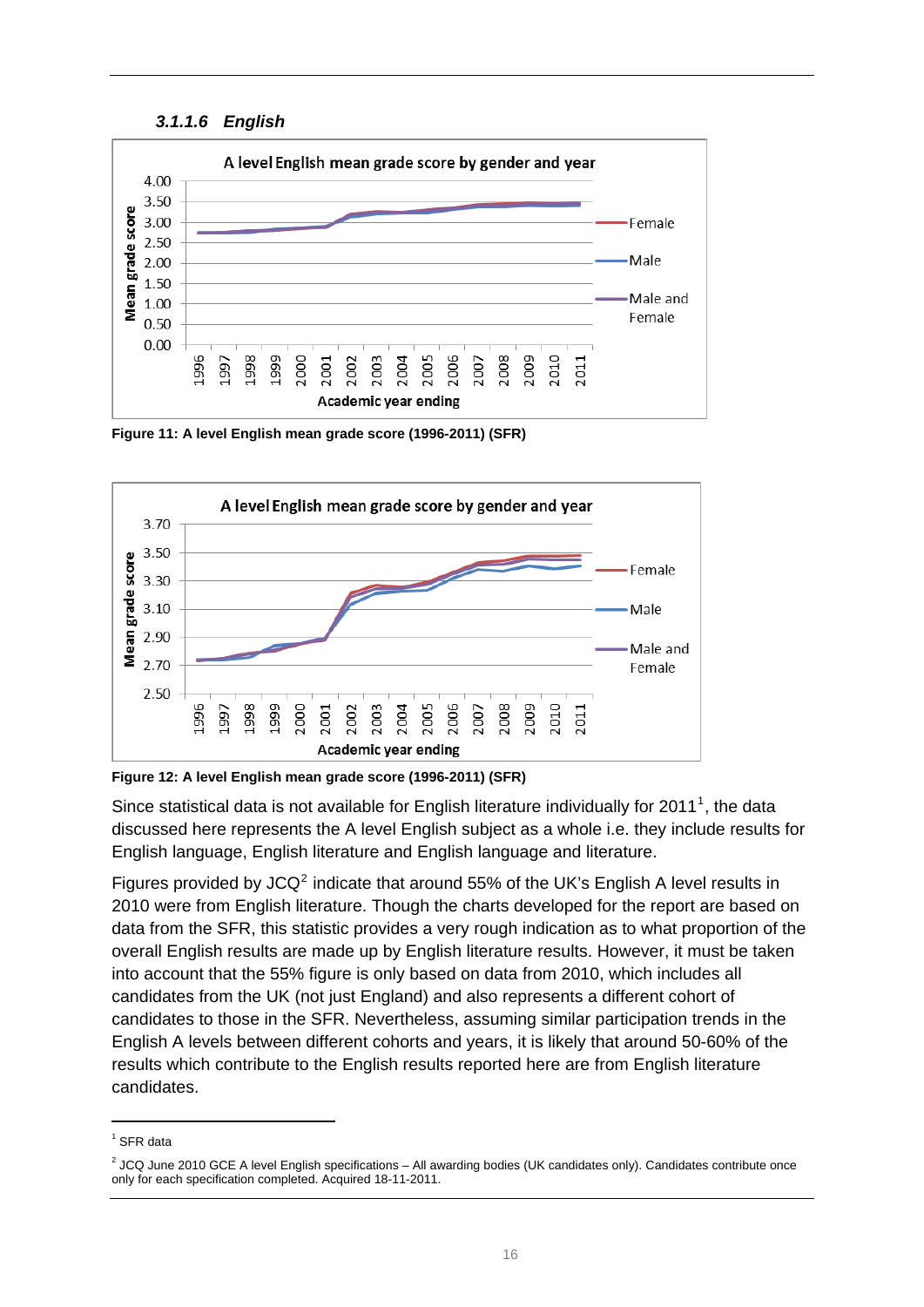<span id="page-16-0"></span>With those caveats, A level results have continued to plateau: Overall and female mean grade scores have remained constant between 2010 and 2011 at 3.45 and 3.48, respectively, while male mean grade score has increased from 3.39 to 3.41.

The difference in mean grade score between males and females has decreased from 0.09 to 0.07, with females continuing to out-perform males.

## **3.2 GCSE**

## **3.2.1 Attainment in English and mathematics (legacy qualifications)**



#### *3.2.1.1 English*

**Figure 13: GCSE English mean grade score (2002-2011) (JCQ)** 



**Figure 14: GCSE English mean grade score (2002-2011) (JCQ)**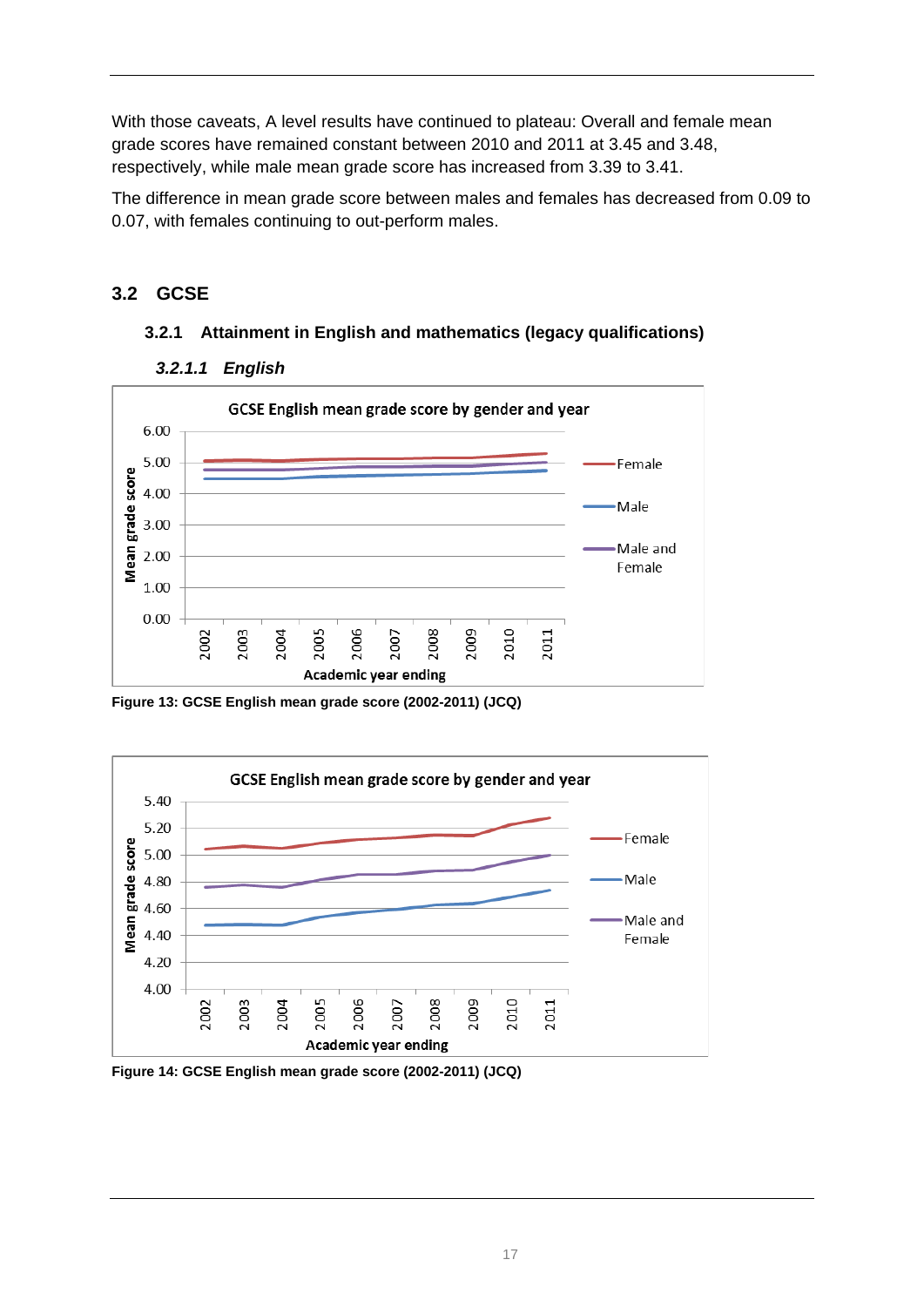

<span id="page-17-0"></span>

**Figure 15: GCSE mathematics mean grade score (2001-2011) (JCQ)** 



**Figure 16: GCSE mathematics mean grade score (2001-2011) (JCQ)**